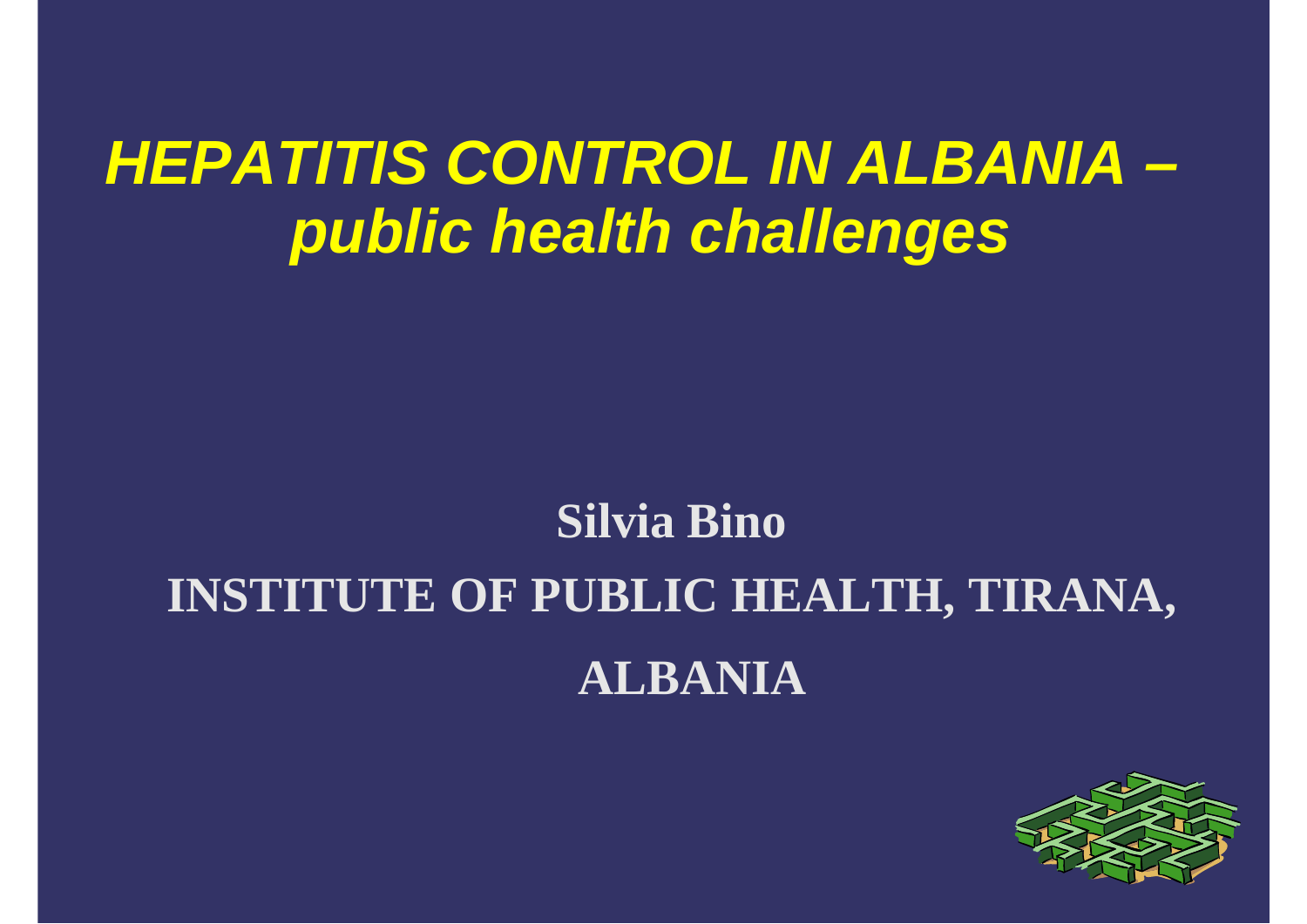# " Life can only be understood backwards; but it must be lived forwards."

Kierkegaard

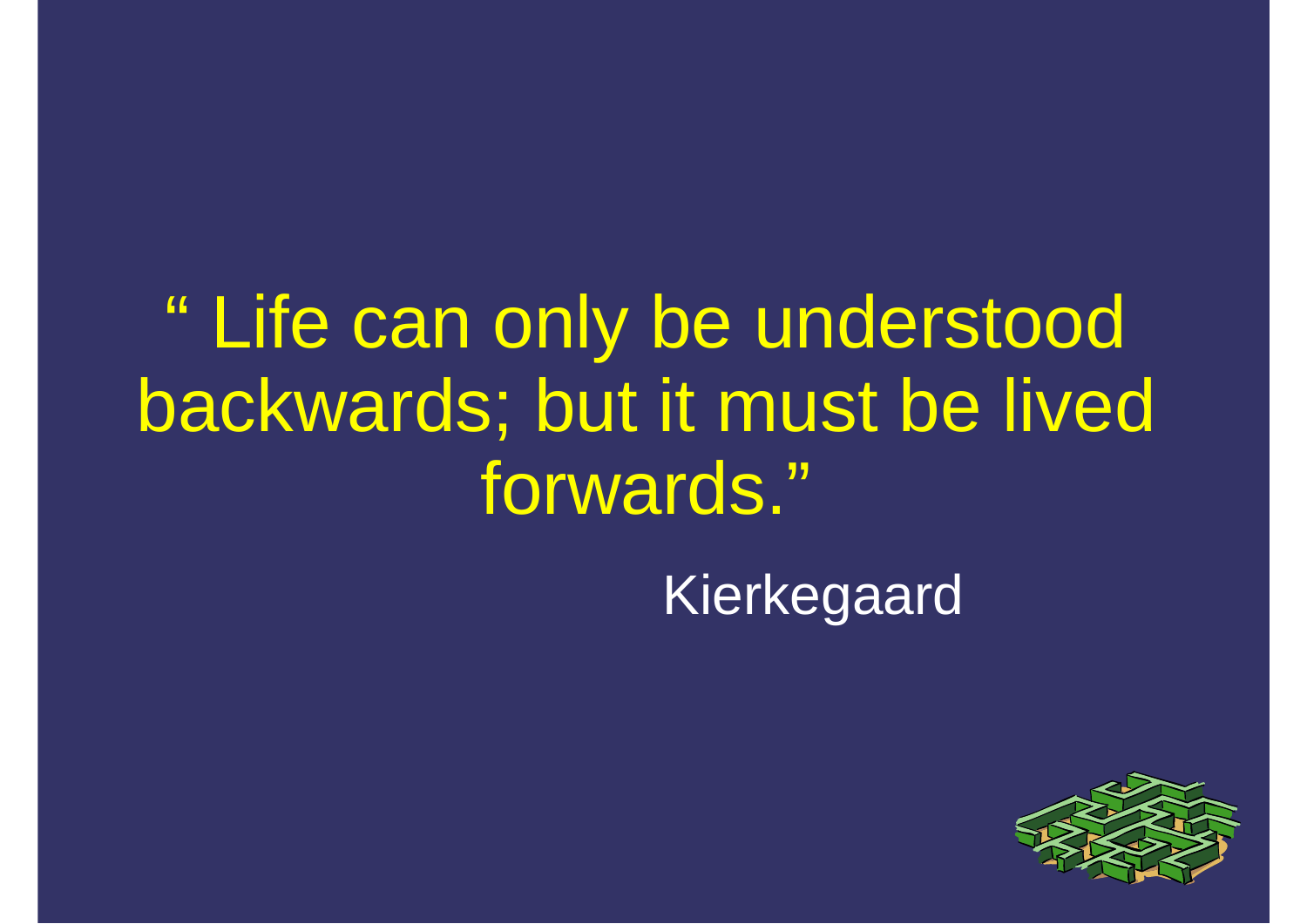#### *Decades of a dark journey*

#### ➲ **Before 1990**

- Low testing rates and lack of tests
- Lack of continuous blood screening
- Reusable syringes and needles
- Lack of disposable syringes
- Lack of disinfectants and no infection control programs in hospitals
- Lack of vaccination program
- Lack of awareness

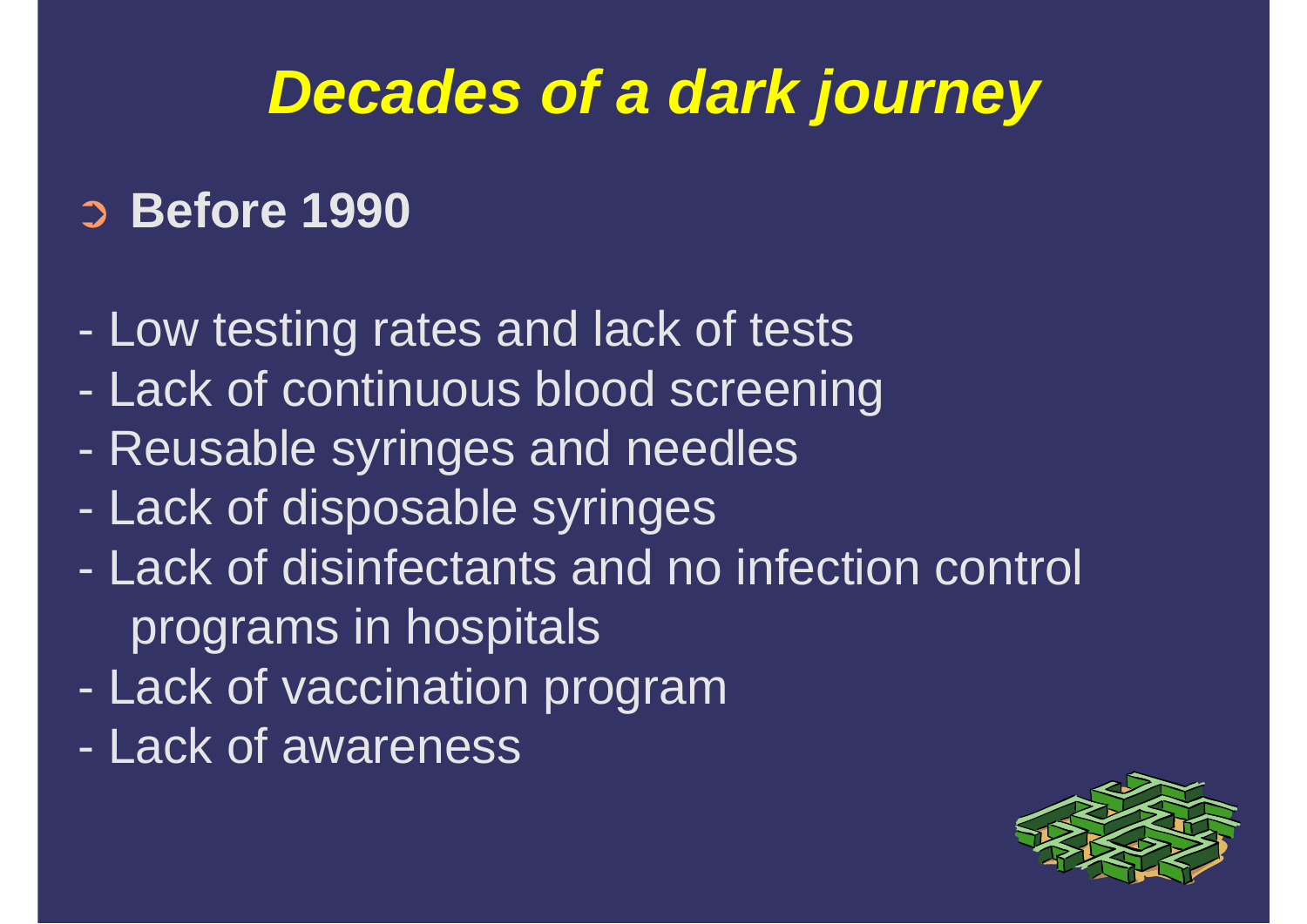# *FEAR OF HIV/AIDS AND NEW PUBLIC HEALTH PROGRAMS*

- - **Introduction of mandatory blood screening in 1990** *(first case of HIV – 1993)*
- - **Introduction of mandatory disposable syringes and needles in 1993.**
- - **Establish the first infection control program in 1993 in Tirana University Hospital Centre.**
- **-Establish community support program for MSM**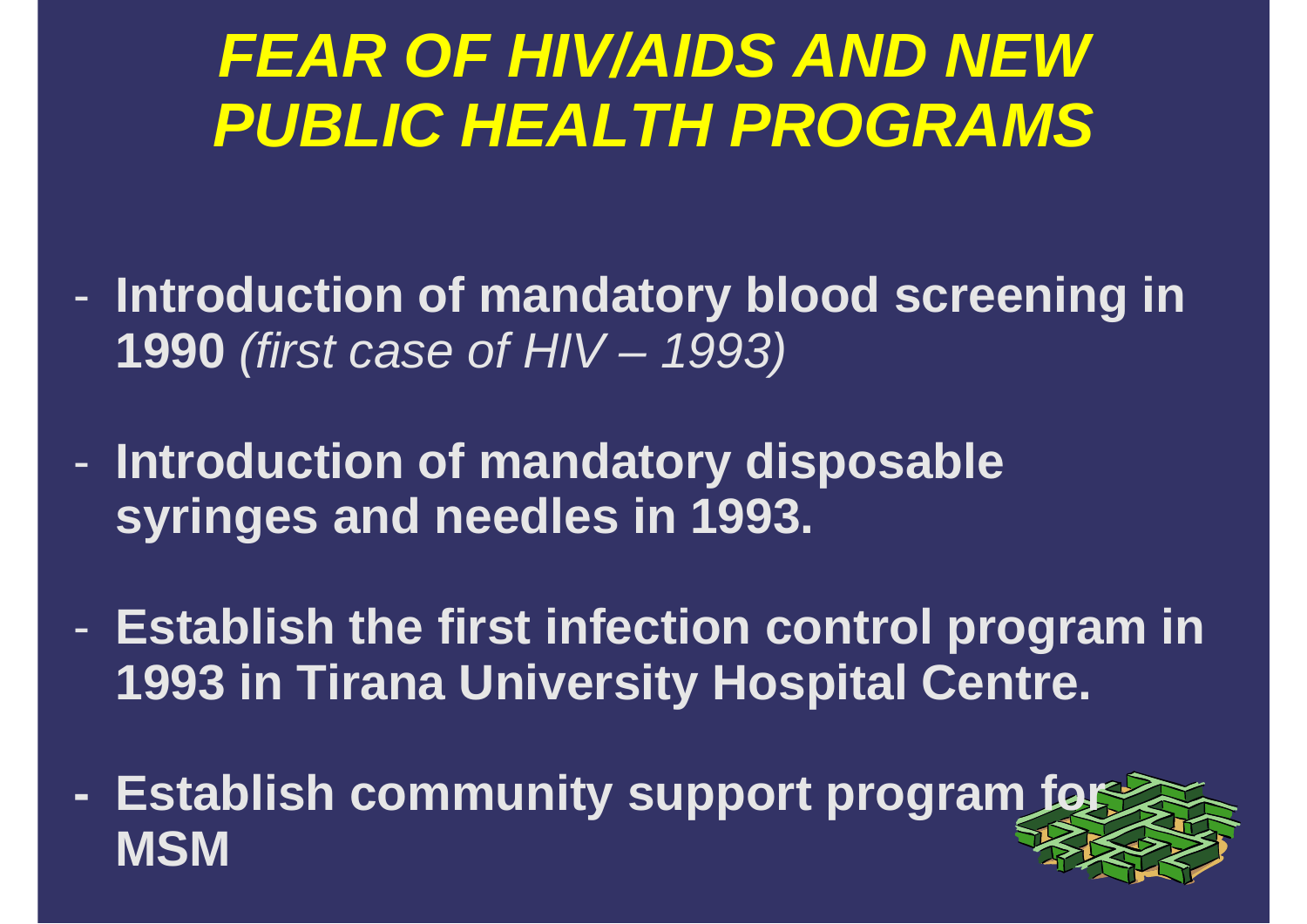#### *Acknowledging Hepatitis B epidemic*

➲ Data from migrants in Italy and Greece ➲ Documenting Hepatitis B in Albania ➲ Albanian seroprevalence studies

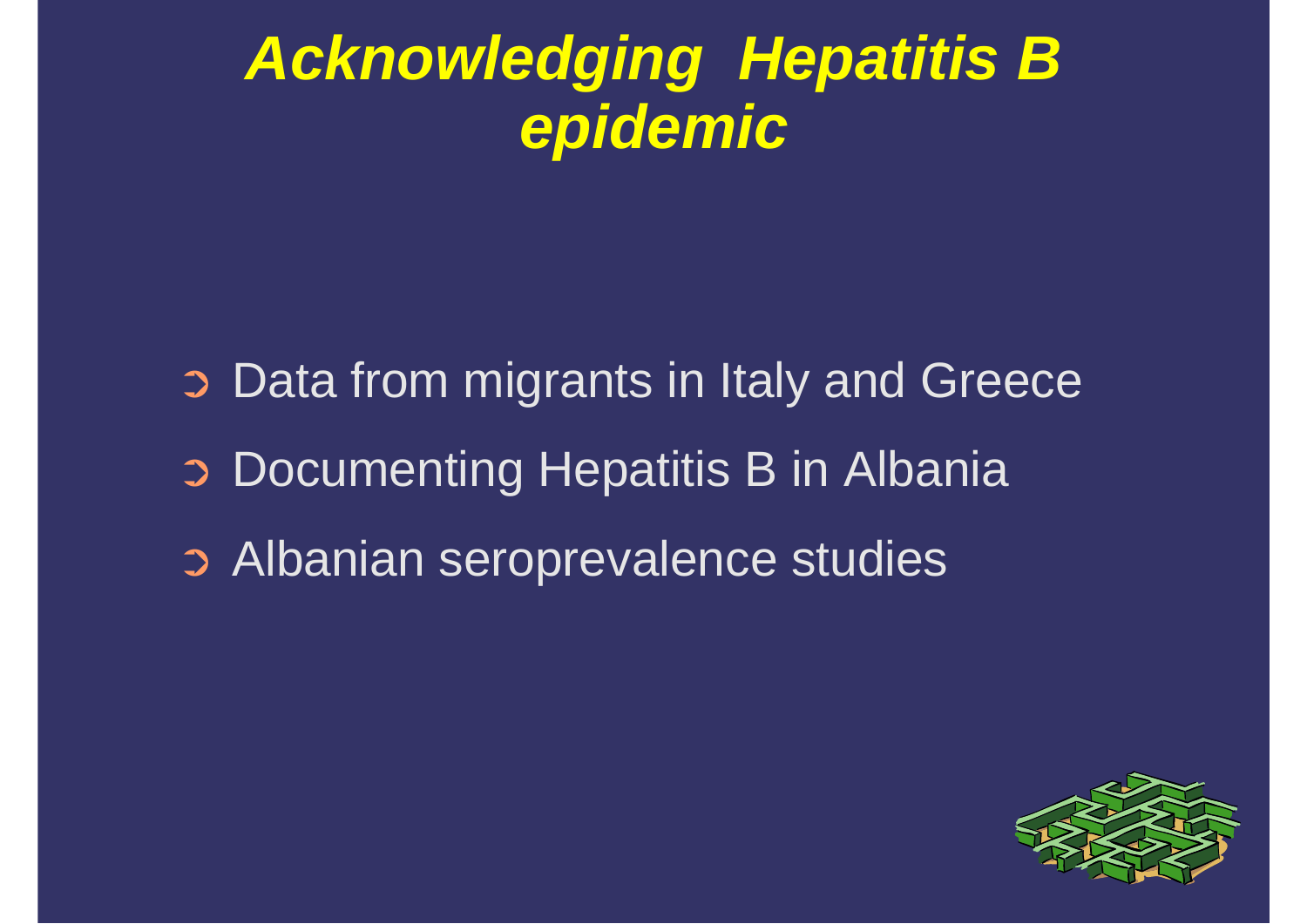#### *Acknowledging Hepatitis B epidemic*

**Documenting Unspecified Viral Acute Hepatitis in Hospital Based National Surveillance System in 1995.**

**- All suspected unspecified hepatitis cases had to be reported at DPH and monthly to IPH.**

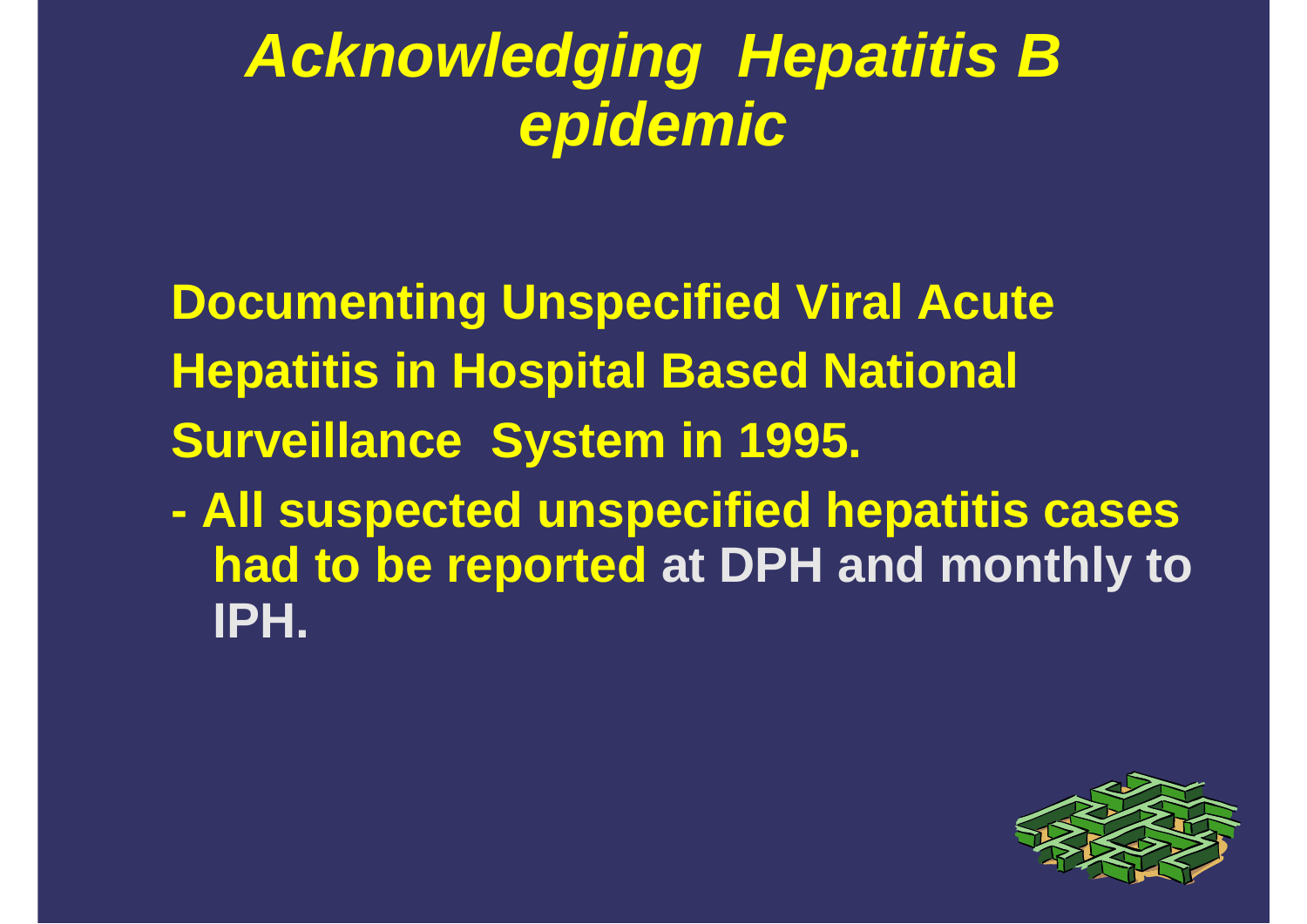# *The introduction challenges of Hepatitis B vaccination*

- 1993 Vaccination of risk groups health care workers ( not regular )
- **1994 - 1996 - Introduction of Hepatitis B vaccine in newborns from a donation of Rotary Club International**
- - 1997 - 1998 – **Lack of funding to maintain Hepatitis B vaccination.**
- - **1999 – First funding of Hepatitis B vaccination from Albanian Government**
- -The challenge to maintain the funding

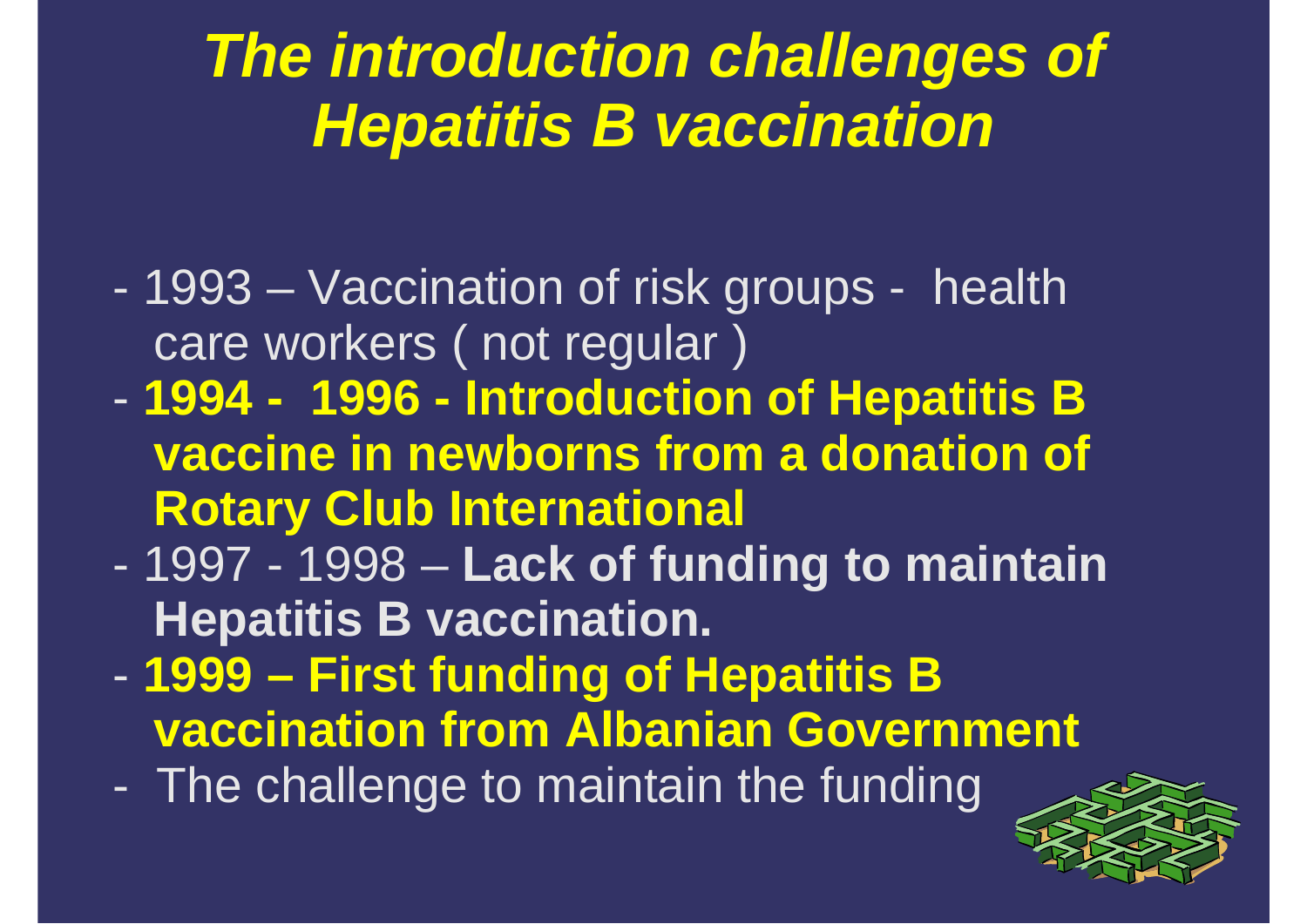# *GAVI and Hepatitis B prevention ( 2001 -2005)*

- 2000 GAVI application for Hepatitis B funding
- **2001 – 2005 – GAVI funding of Hepatitis B vaccines and improving of vaccination**
- **Introduction of AD syringes in vaccination program in 2000.**
- **- A newborn vaccination policy and guidelines**
- **- Documenting vaccination at birth and within 24 hours**
- **Documenting newborn and infant Hepatitis B vaccination at every district.**
- **- Preparation of the first Hepatitis Control Plan of Action - 2003**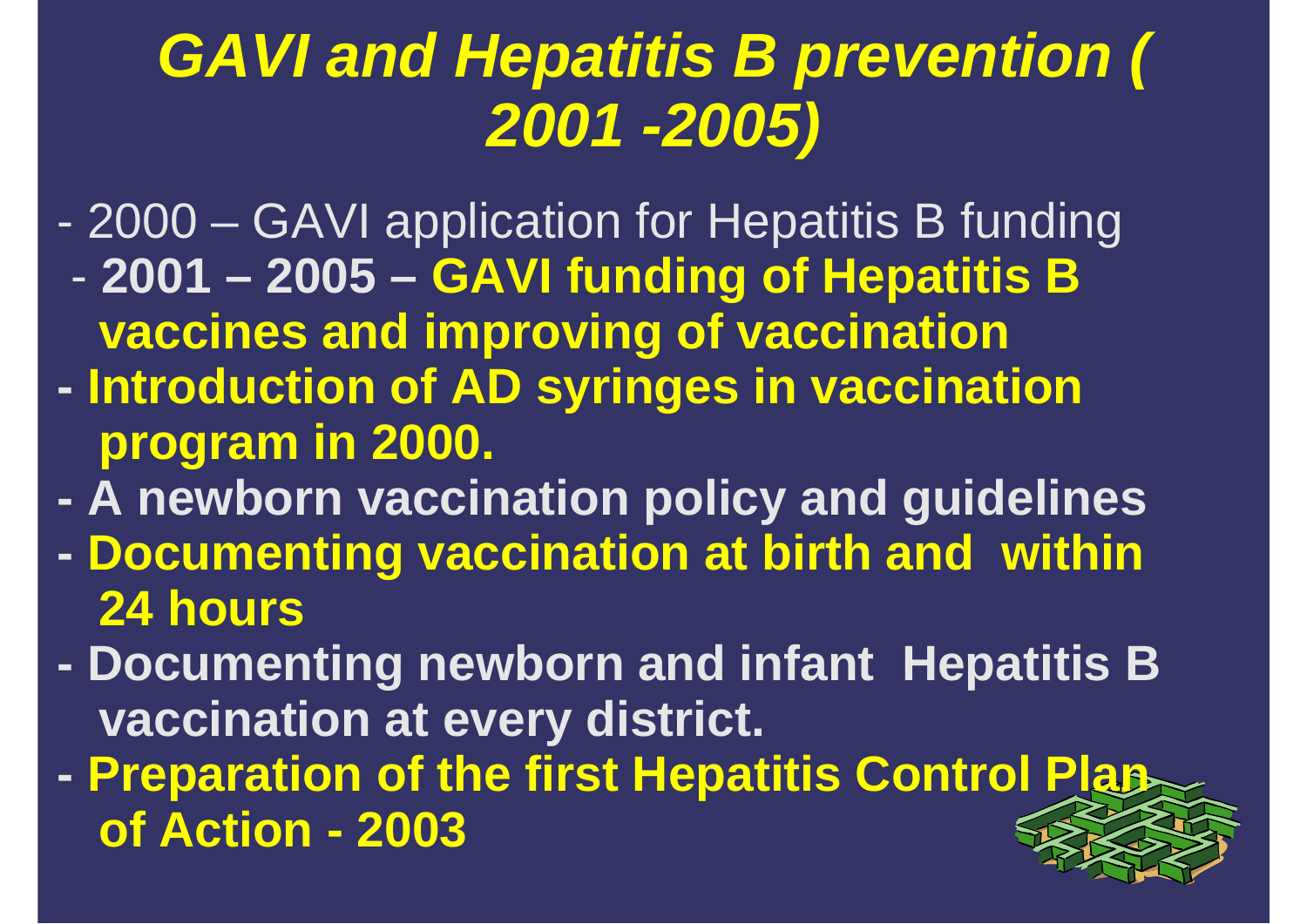# *Hepatitis B vaccination*

- **Since 2005 fully funded by Albanian Government**
- - **Documenting Hepatitis B vaccination within 24 hours of newborn and infants at every commune**
- **- Maintain high coverage starting from 95% in every commune**
- **- Introduction of Hepatitis B vaccines in private market**

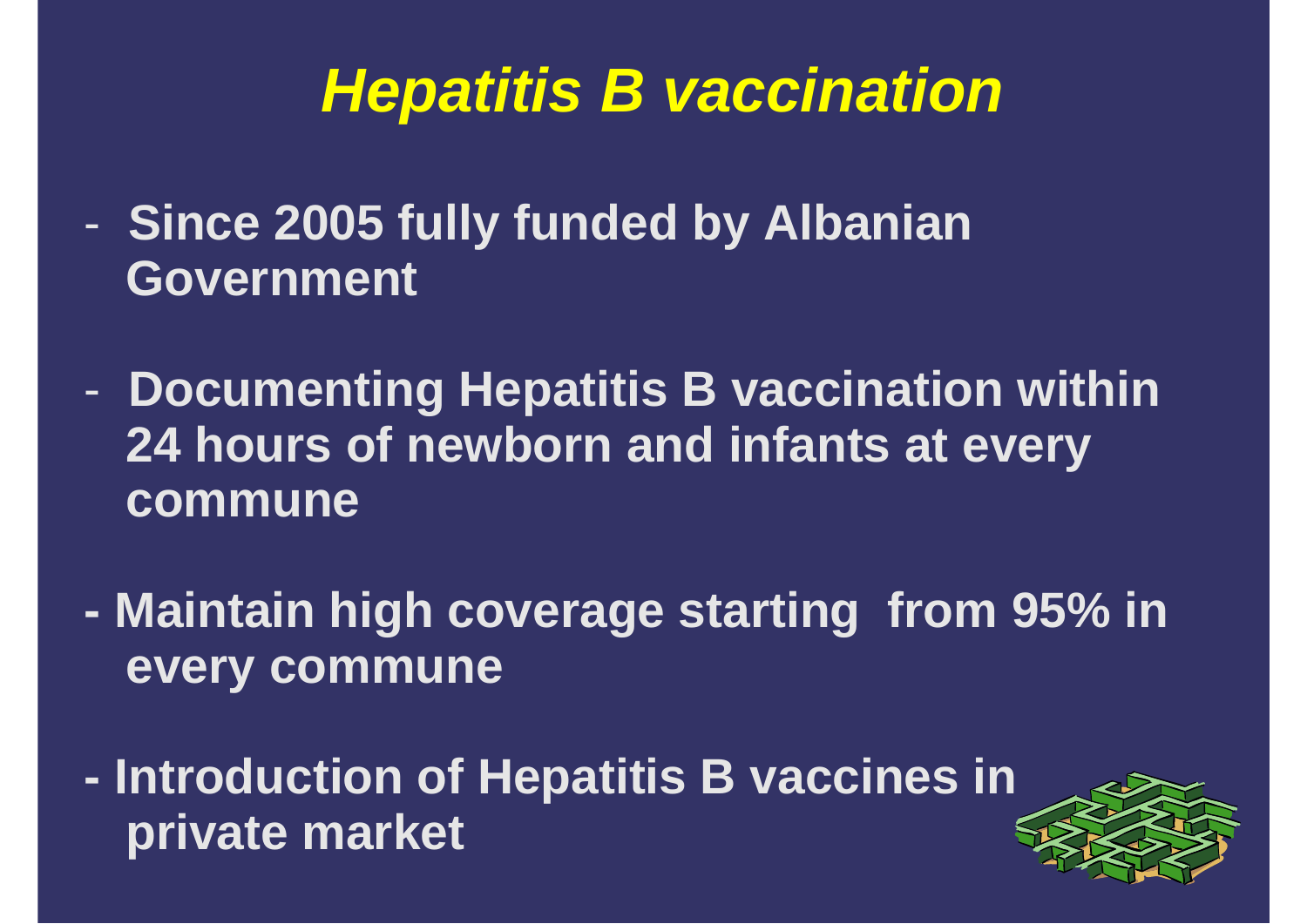## *Hepatitis B vaccination strategy 2005 until 2008*

- Mandatory vaccination at birth
- -Vaccination of risk groups:
- health care workers,
- injecting drug users,
- -MSM, and
- Roma population

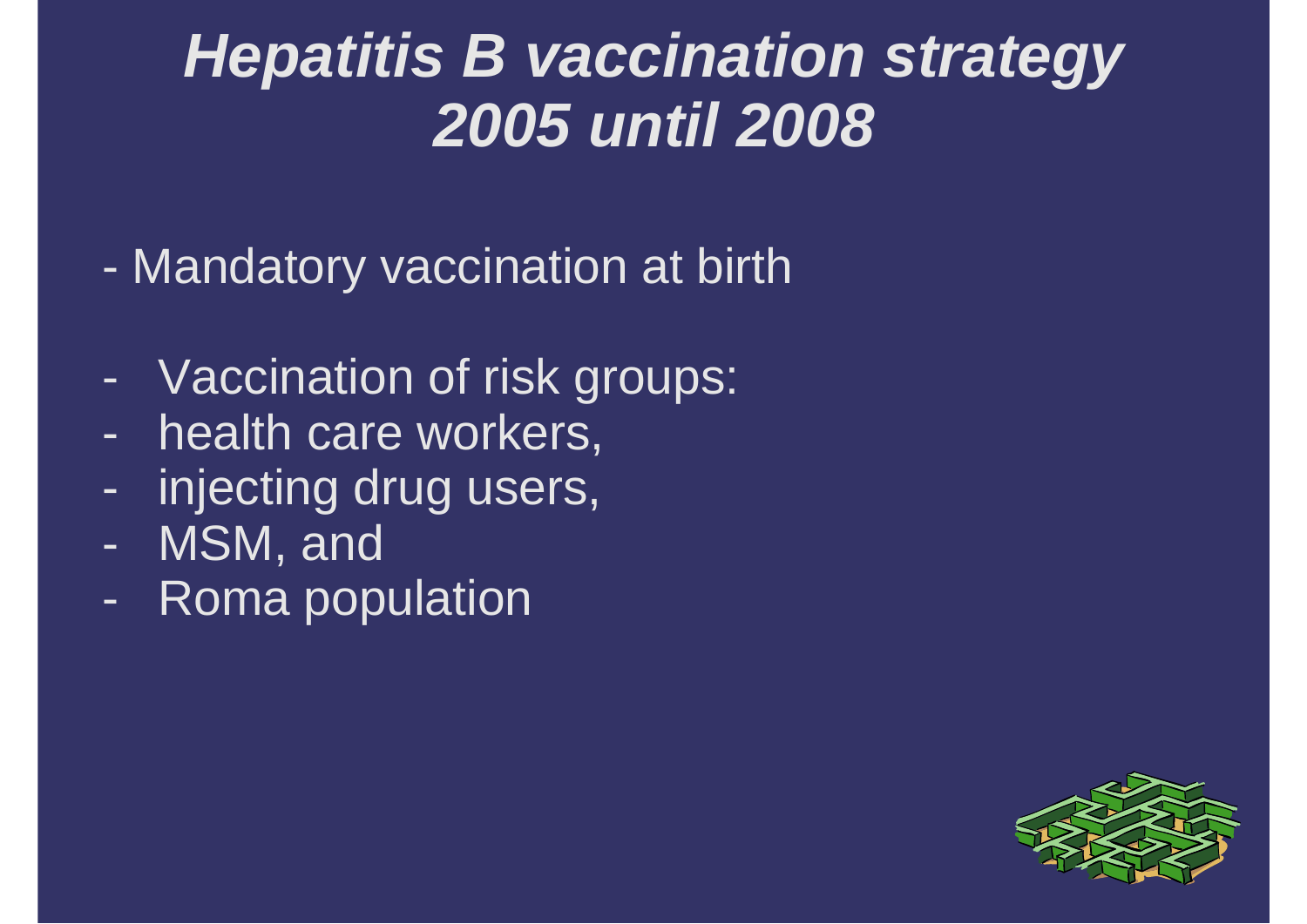#### *Vaccination strategy beyond 2008*

-**Mandatory vaccination at birth**

- **Mandatory vaccination of adolescents**  2008 – Mopping up campaign of all adolescents all over the country ( National coverage 85%)

- **Mandatory vaccination of health care workers** and all health sciences students

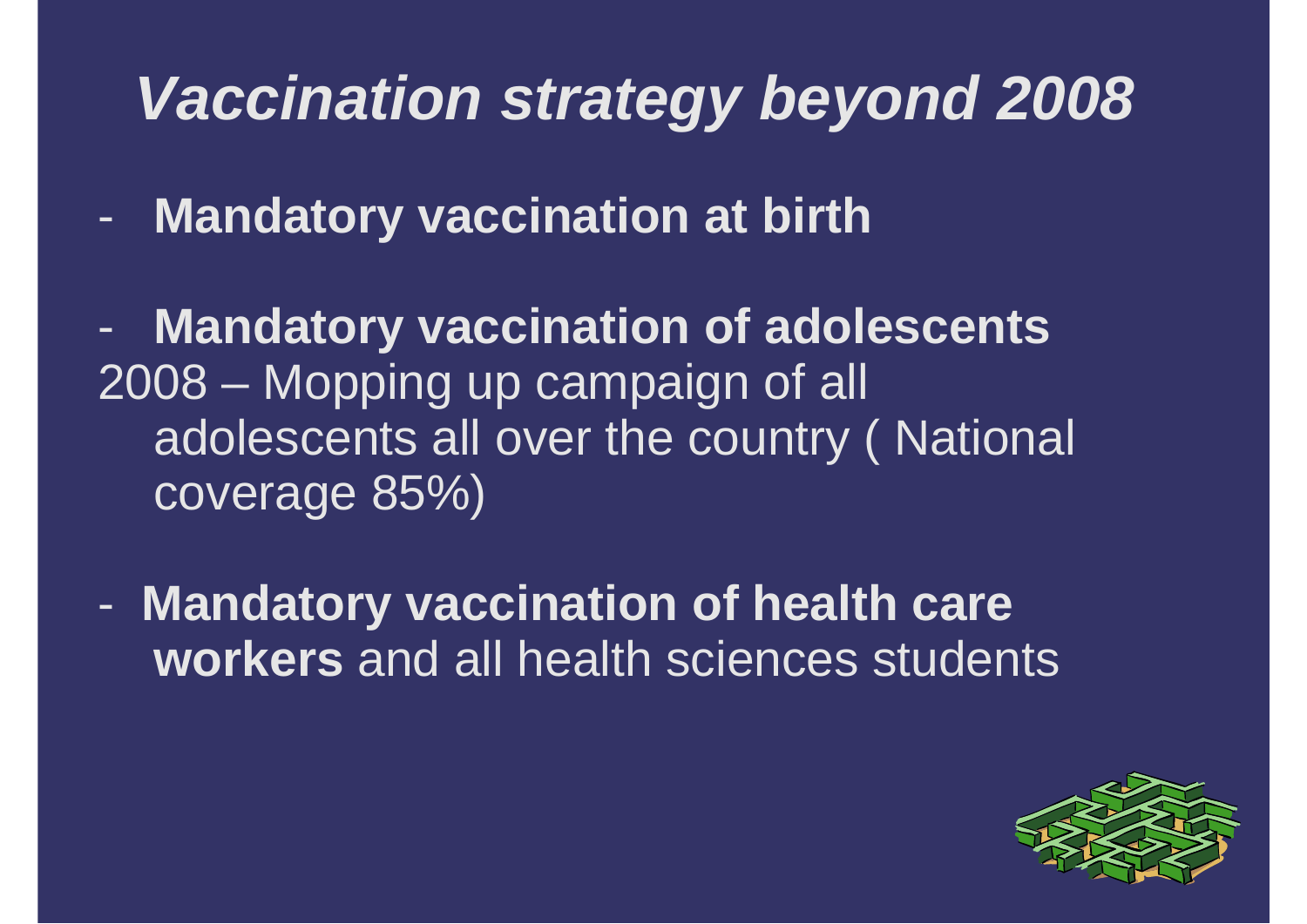#### *Vaccination strategy beyond 2008*

- - Vaccination free of charge of Roma population and MSM and other vulnerable groups near GP practices
- - Mandatory vaccination of multiple blood transfusions and dialysis and before other important interventions.

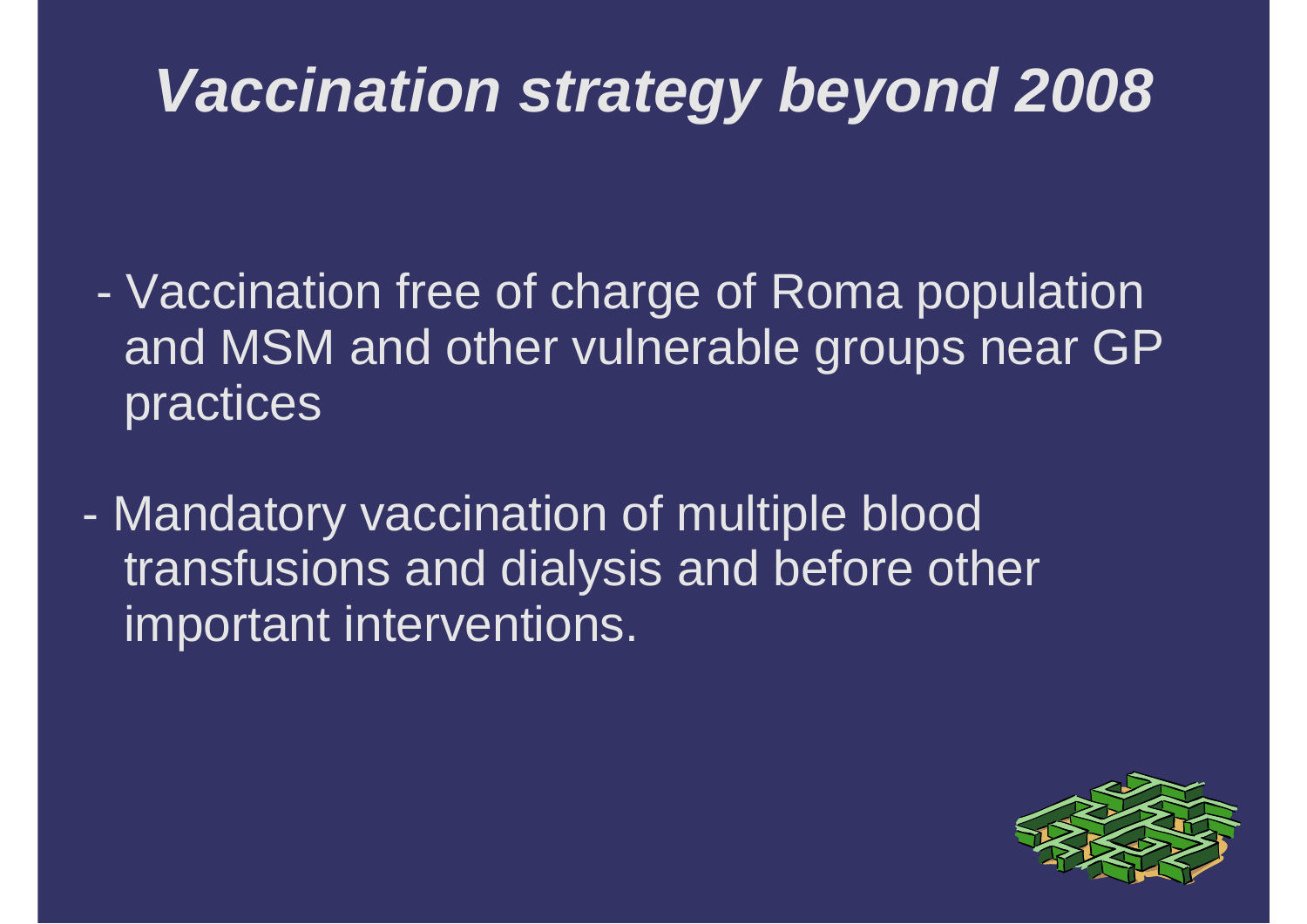# *Documenting the change and the epidemic*

- - **Seroprevalence studies in children, pregnant women, general population and health care workers**
- - **Introduction of Hepatitis case based surveillance at main districts hospitals and Tirana University Hospital Center**
- **- BioBSS in risk groups and general population**

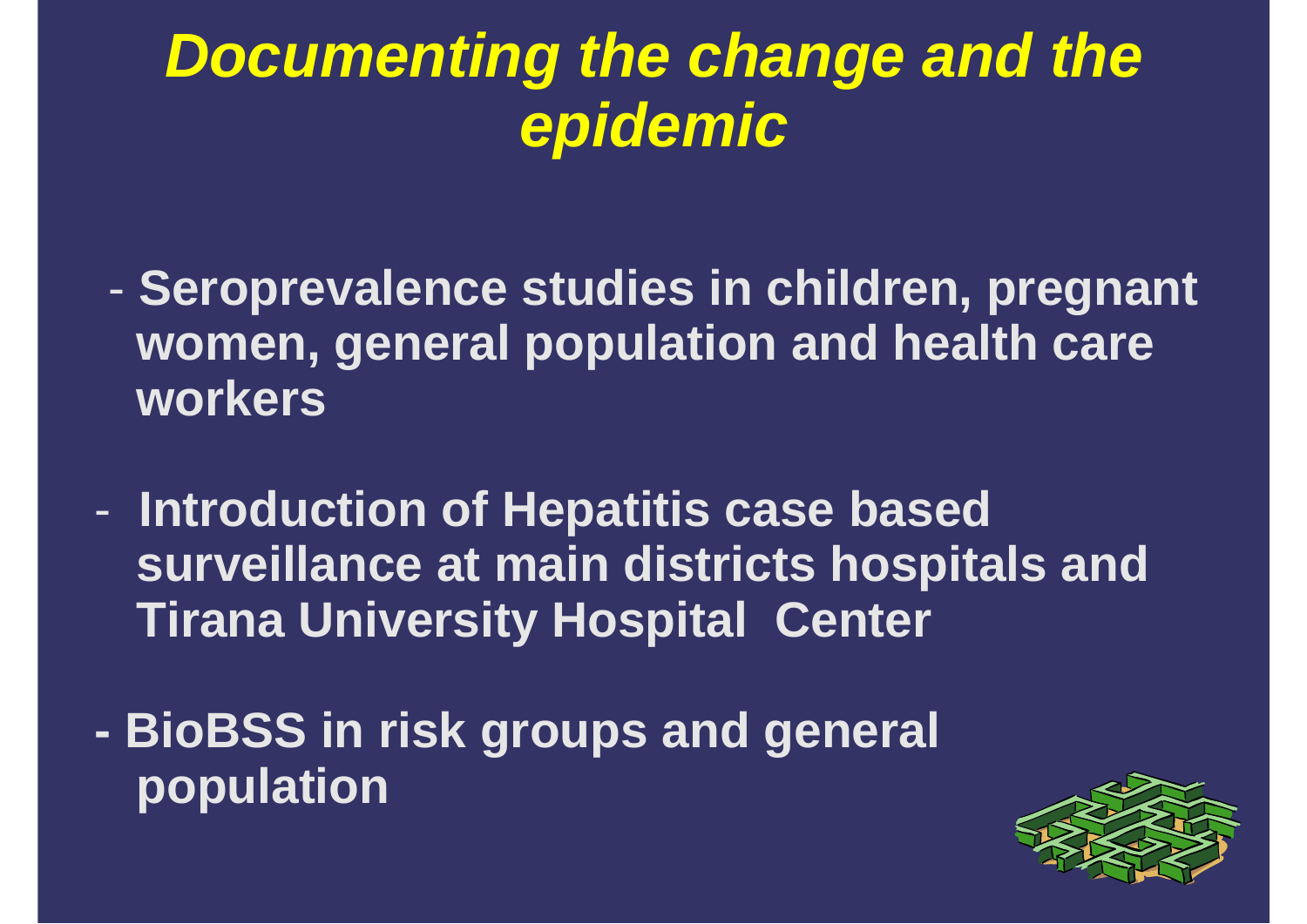#### *Hepatitis C a new burden*

- Dramatic increase of Hepatitis C in risk groups
- Increase of Hepatitis C in general population (preliminary data 2.8 %)
- - Establishing the chain of services and continuos treatment

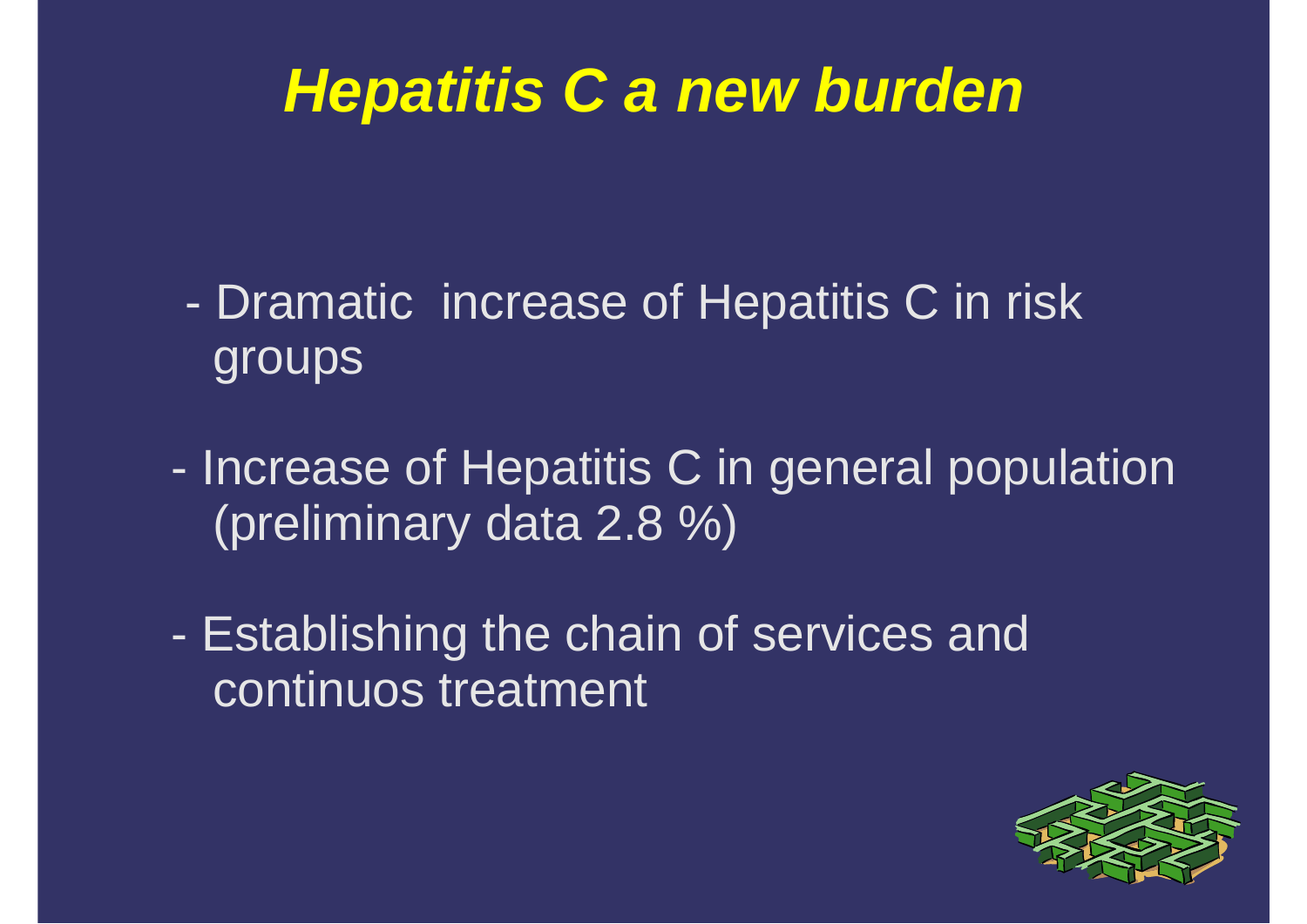# *Hepatitis Action Plan and profiting from HIV action plan*

- Availability of rapid testing all over the country in main public health laboratories.

- Promotion of testing from Voluntary Counseling and Testing Centers established in all public health directories since 2010

-Testing campaigns

- Mandatory reporting of Hepatitis A, B,C,D,E from all facilities public and private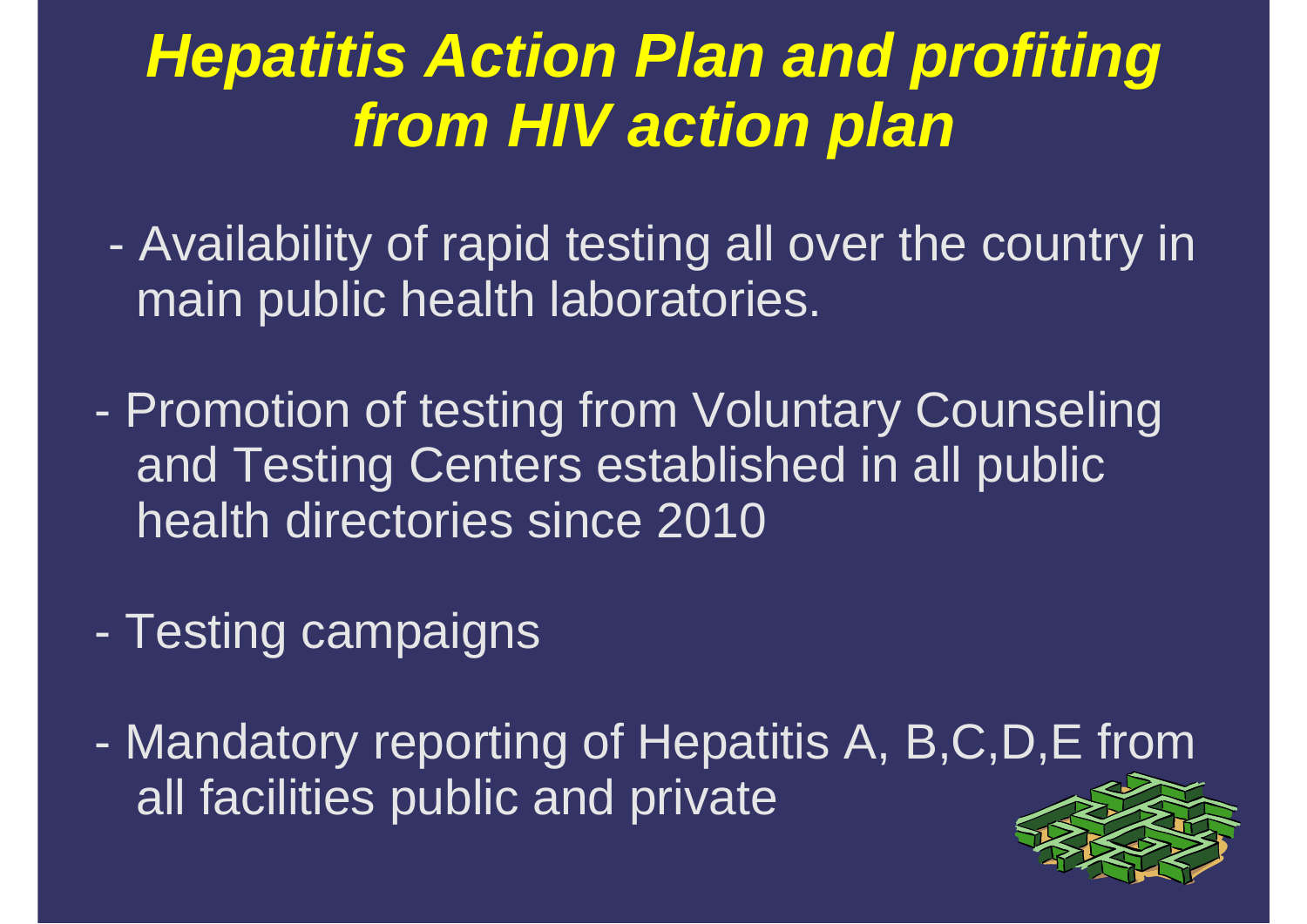# *Hepatitis Action Plan and profiting from HIV action plan*

- Mandatory surveillance of polytrasfusion and dialysis subjects
- Global fund initiative for HIV/AIDS ( 2006 2013) – MSM and IDU

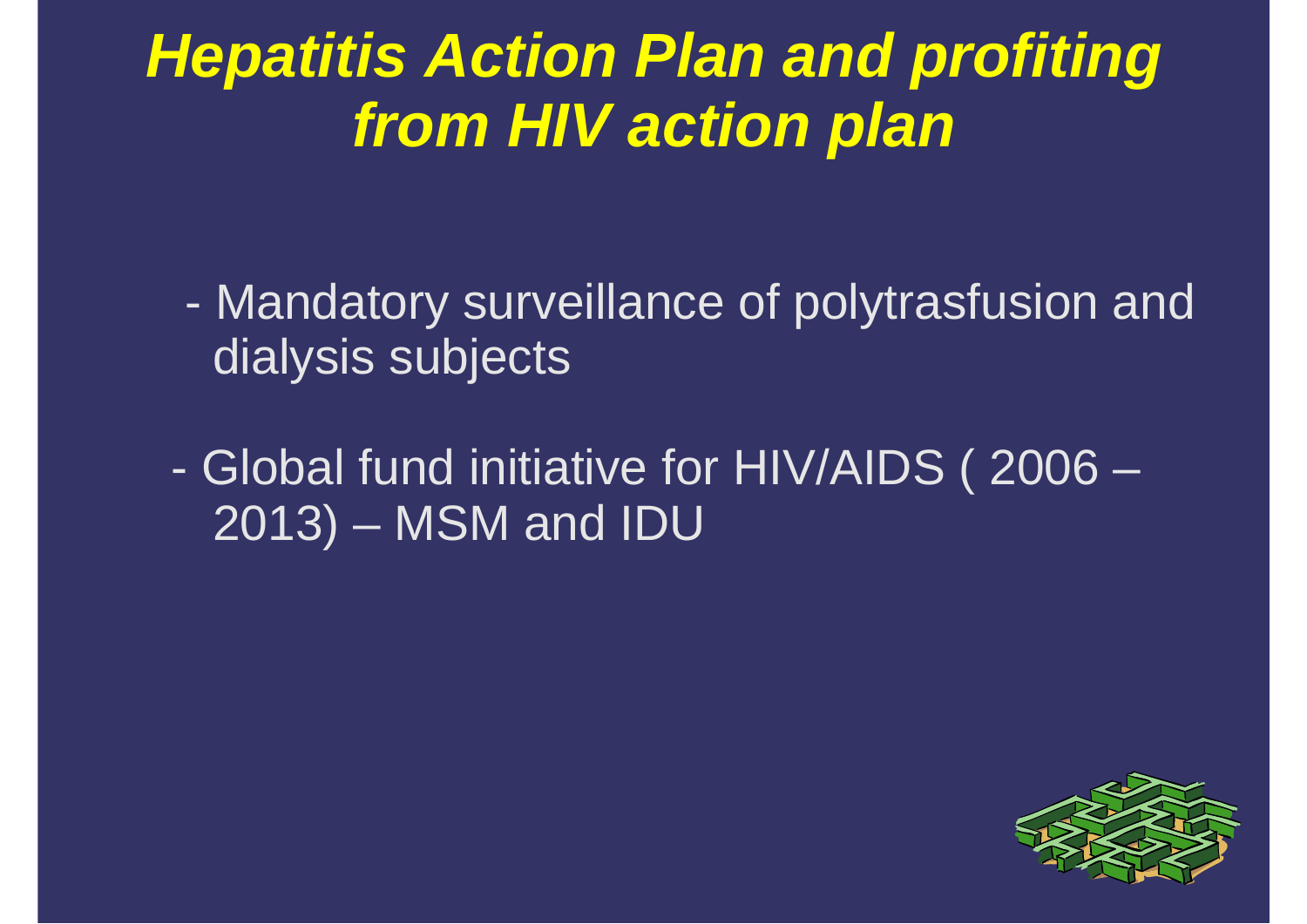

- Improving blood safety
- Establish DDR program and methadone clinics in collaboration with civil society ( since 1996) and later with Ministry of Health and local government.
- Improving infection control in hospitals
- - New guidelines and practices for sterilisation and dialysis units

Check up program ( 40 -65 years old) 8521 with high ALT and AST. *Proposal to the*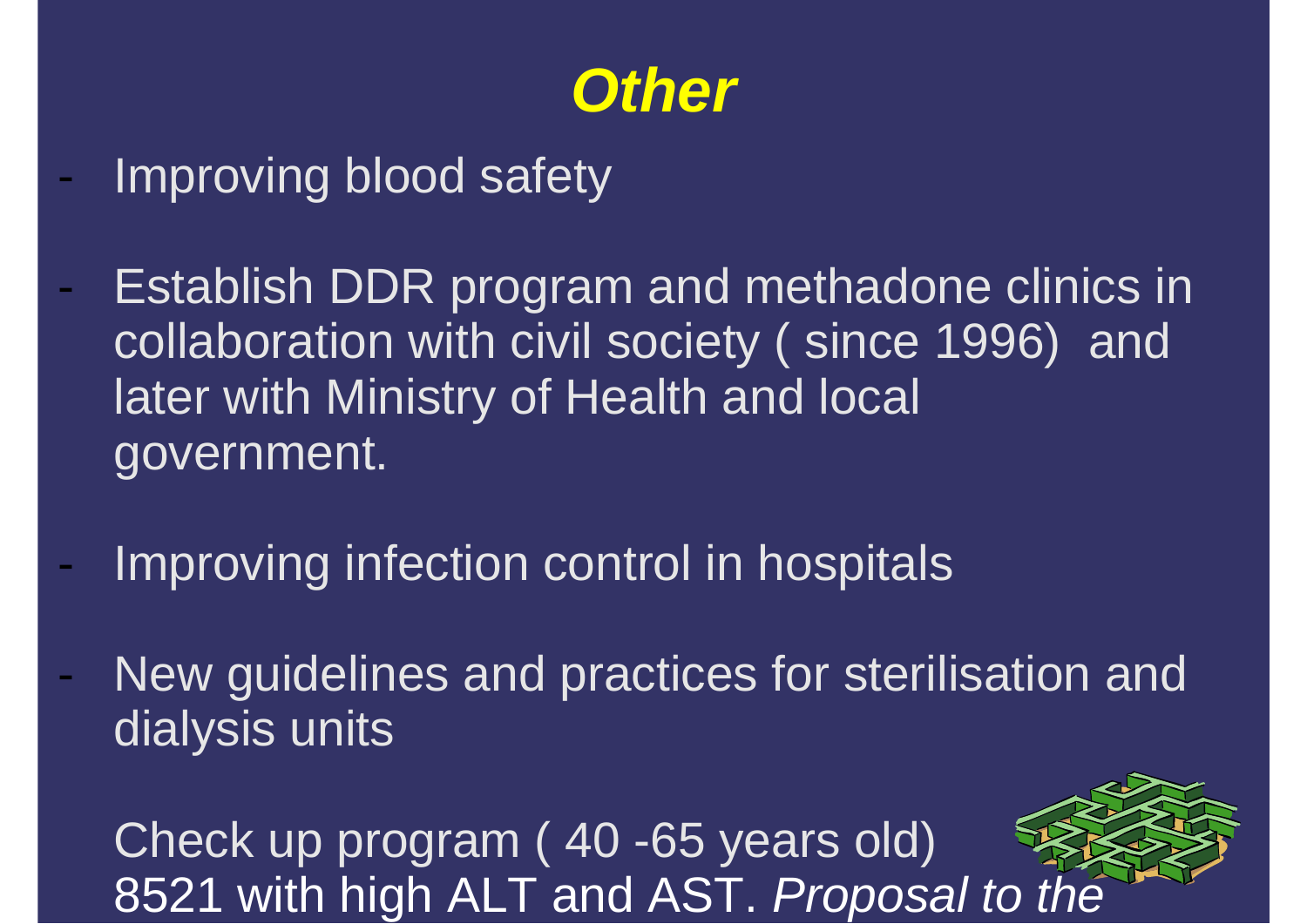#### *Other*

- New guidelines and program for infectious agents screening of pregnant women ( HIV, Hepatitis B and C, Syphilis, Rubella)
- Check up program ( 40 -65 years old) 8521 with high ALT and AST. *Proposal to the government to include VH testing*
- New law on communicable diseases New case definitions and reporting system -Reporting of Viral Hepatitis cases

-Reporting of HBsAg cases form each laboratory. (public and private)

-Reporting viral load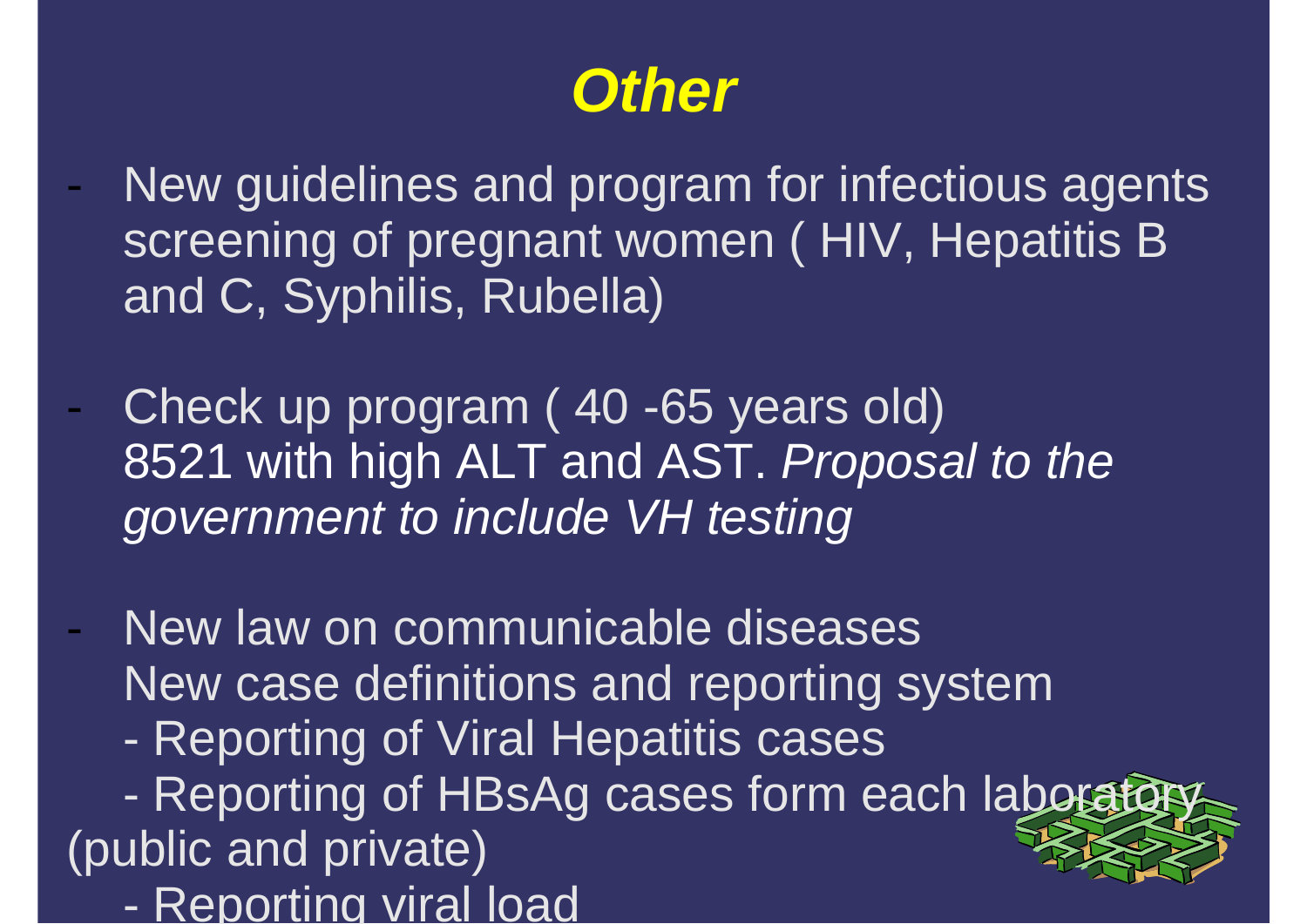

- Continuos introduction of different drugs into health insurance always for a certain number of people.